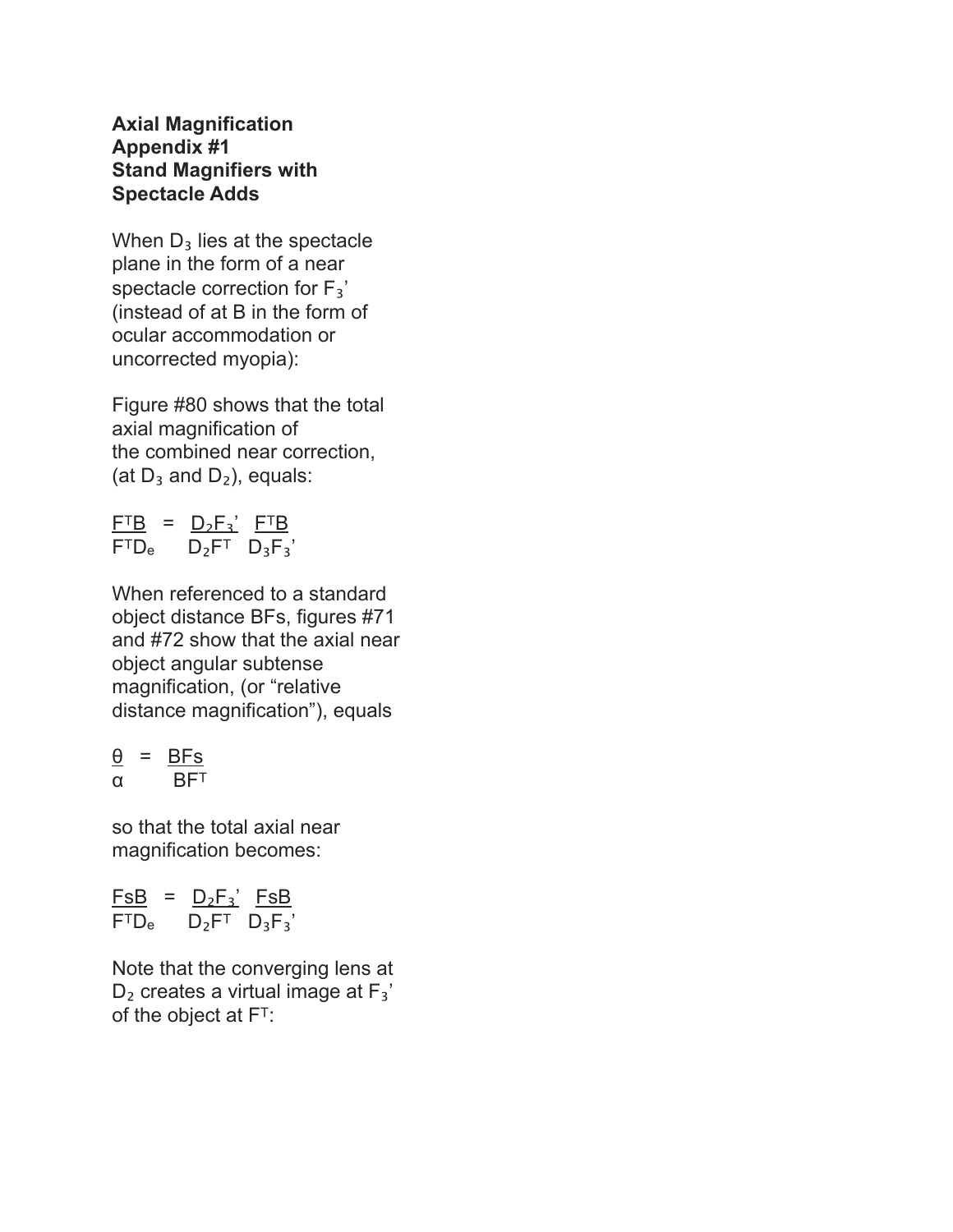

The resulting virtual image enlargement equals:

 $D_2F_3'$  $D_2F^T$ 

Also note that the near spectacle correction for  $F_3'$  at  $D_3$  creates axial near magnification of the enlarged virtual image at  $F_3$ ' equal to:

FsB  $D_3F_3'$ 

This illustrates the underlying principle of a stand magnifier. Its converging lens at  $D_2$  lies at a fixed distance from its object at F<sup>T</sup> and its enlarged virtual image at  $F_3'$ . Therefore, it has a constant, "enlargement factor":

 $D_2F_3$  $D_2$ FT

as well as a constant lens to image distance:

 $D_2F_3'$ 

The total near axial